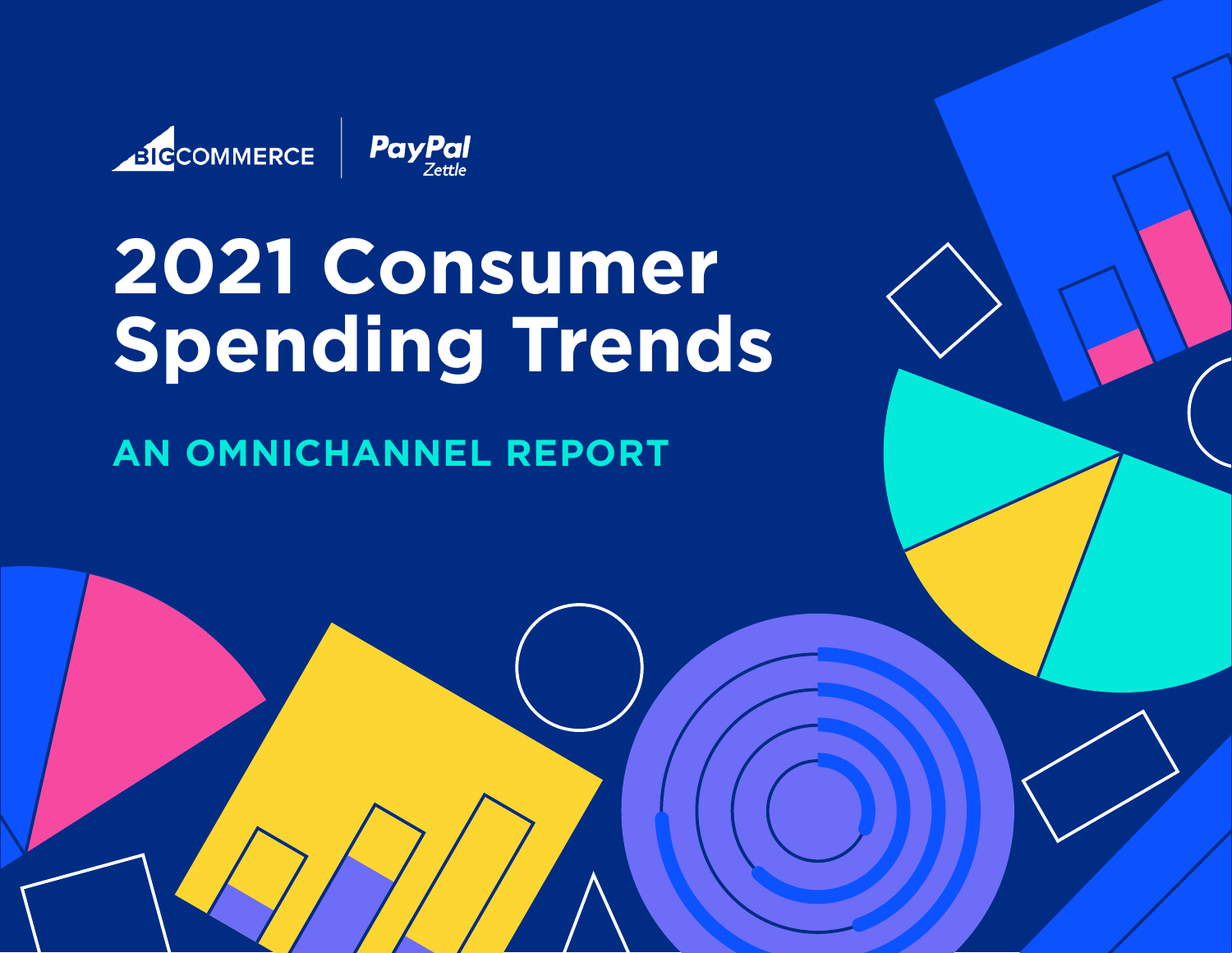Never before has getting the customer experience right been so vital for success. COVID-19 has impacted retail in a big way, transforming how consumers shop and forcing retailers to adopt new strategies for the future.

But truly successful retailers know that adapting to this new commerce landscape is about more than simply moving an offline business online. It's about meeting your customers where they shop.

Retailers must provide a consistent, yet convenient, shopping experience across every touchpoint — social media, digital marketplaces, in-store, or more likely, a combination thereof.

However, one aspect that sometimes gets overlooked is arguably one of the most important — how customers choose to pay. "The data tells us that 70% of consumers are more likely to spend more at a retailer that offers their preferred payment method'," explains Mark Rosales, VP, Business Development, Payments/Banking/Fintech, BigCommerce. "So knowing how customers want to pay, and giving them the right options on every channel is something that retailers can easily implement and quickly benefit from."

BigCommerce has partnered with PayPal to create this report to help retailers better understand how consumer spending has evolved. We'll dig into where consumers are shopping, which channels they prefer, how they opt to pay and more. Plus, we'll offer insights on the actions retailers can take to help meet ever-changing expectations.





of consumers are more likely to spend more at a retailer that offers their preferred payment method

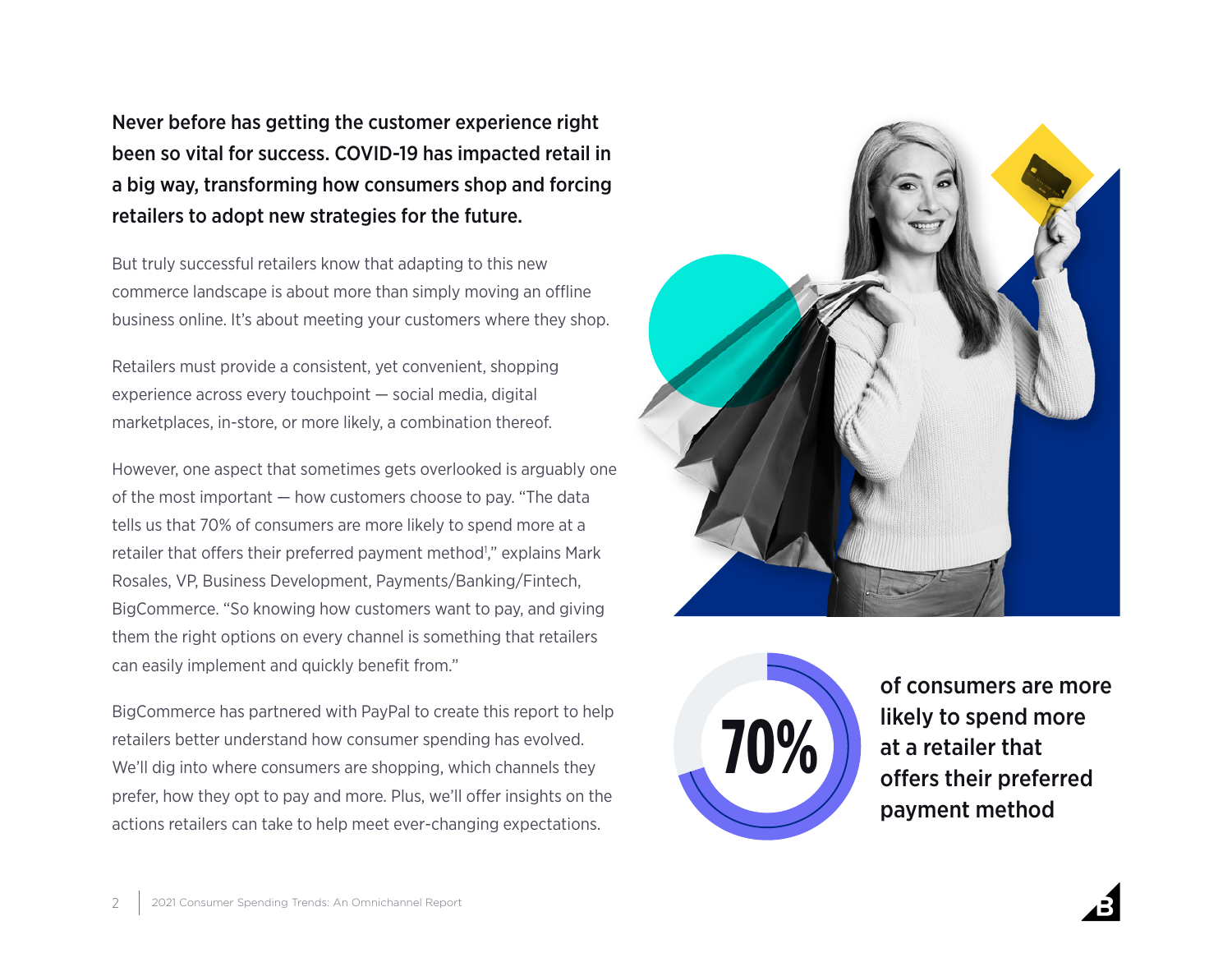## **Where are consumers spending their money?**

#### **Shopping more online than in-person**

Though this comes as no surprise, COVID-19 has pushed many shoppers across the globe online; 62.5% of all respondents report spending less in person and more online while 19.6% state they are spending about the same in person and more online.



### **Discovering products on social media channels**

Consumers are also using social media as a way to discover new products. Close to half (54.8%) of those surveyed reported finding new products on social media at least once a month. Although, when they do find a product through social media, they're mainly purchasing through online channels rather than directly in their social feeds.

#### **WHEN YOU DISCOVER NEW PRODUCTS ON SOCIAL SITES, WHERE DO YOU TEND TO PURCHASE FROM?**



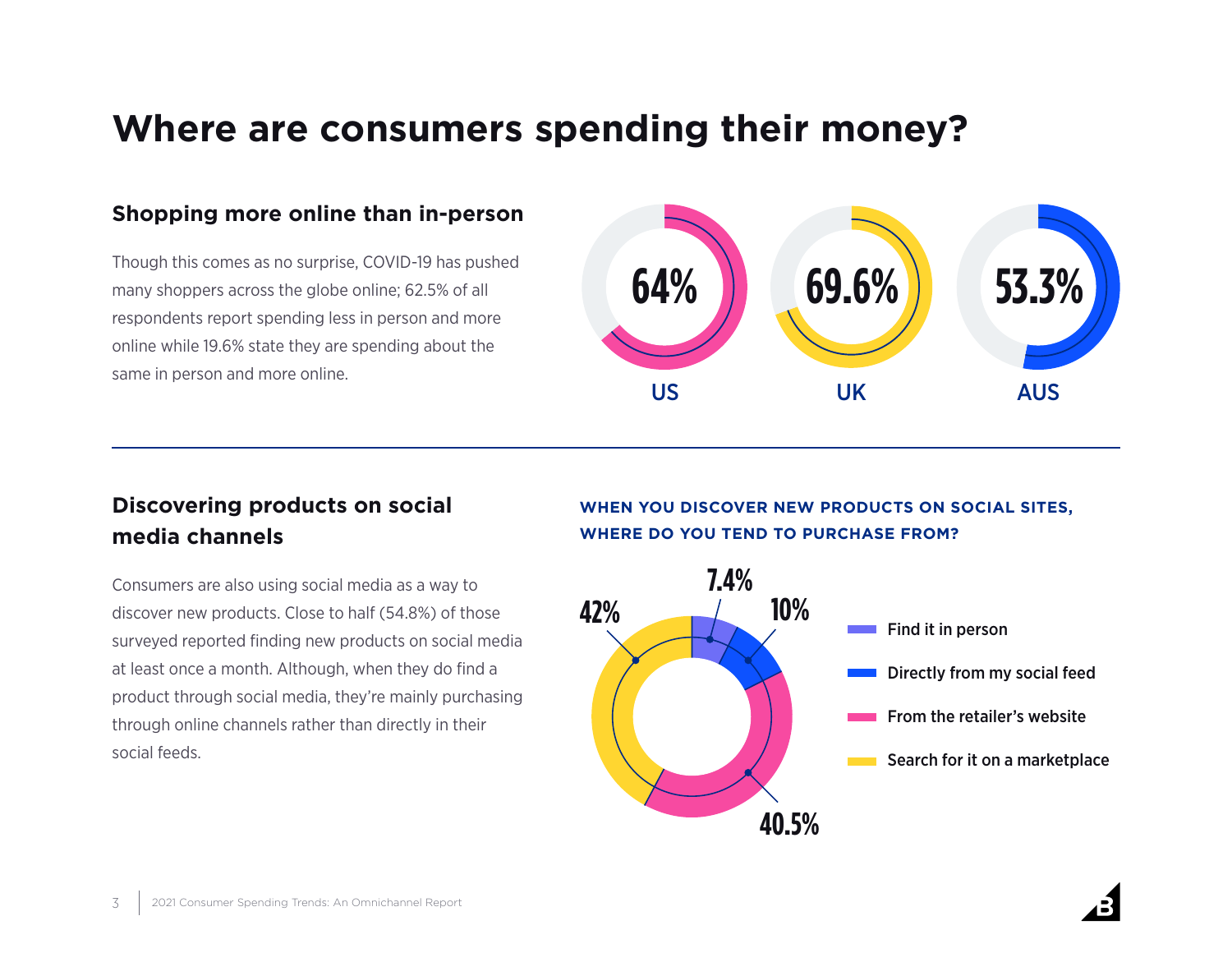### **Using mobile devices to make purchases**

They're also relying heavily on their mobile devices to make purchases. In fact, 66.7% of respondents make a purchase on their mobile device at least once a month while 17.9% make a purchase on their mobile device more than once a week.



of respondents make a purchase on their mobile device at least once a month

### **Choosing large retailers and ecommerce stores**

Consumers also shop mainly at large retailers or branded ecommerce stores. Interestingly, several respondents also commented that they frequently shop on marketplaces.

#### **WHAT TYPE OF RETAILER DO YOU SHOP AT MOST FREQUENTLY?**

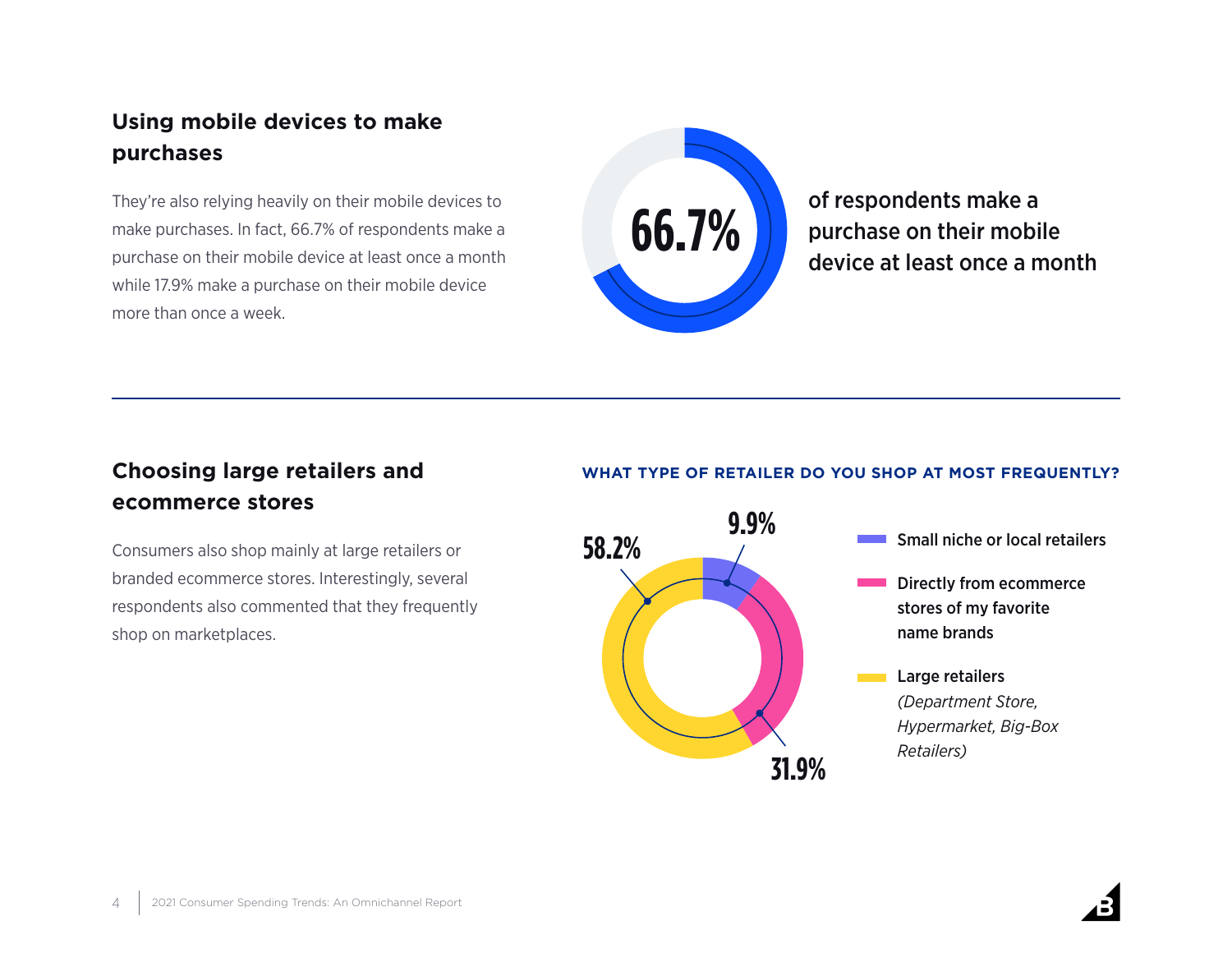### **Key takeaway: Focus on developing a holistic omnichannel strategy**

As you can see, consumers are moving from in-person to online shopping, using their phones to make purchases, and discovering new products on social media. This makes it imperative to have a cohesive [omnichannel strategy that focuses on the four pillars](https://www.bigcommerce.com/dm/omnichannel-strategic-guide/)  [of success:](https://www.bigcommerce.com/dm/omnichannel-strategic-guide/) sales, marketing, operations and fulfillment.

For instance, to provide the best customer experience possible, you'll need to evaluate your sales and marketing mix to ensure they match where your audience is spending.

Particularly for businesses that typically only sell through physical retail stores, now is the ideal time to [launch a direct-to](https://www.bigcommerce.com/dm/b2b-brand-dtc-cdl-guide/)[consumer \(DTC\) website](https://www.bigcommerce.com/dm/b2b-brand-dtc-cdl-guide/) and to start selling your products on third-party marketplaces, such as, Amazon, eBay and Wish, as well as Walmart in the US.

Additionally, as more and more shoppers discover products through social media, retailers should add checkout directly on social media platforms, like Facebook and [Instagram](https://www.bigcommerce.com/blog/instagram-checkout/).

Then, once you've identified your sales and marketing mix, ensure you [integrate your point-of-sale system \(POS\) with your](https://www.zettle.com/gb/integrations/e-commerce/bigcommerce?utm_source=local_partnership&utm_medium=ecommerce&utm_campaign=bigcommerce)  [ecommerce platform](https://www.zettle.com/gb/integrations/e-commerce/bigcommerce?utm_source=local_partnership&utm_medium=ecommerce&utm_campaign=bigcommerce). This will allow customers to view real-time stock levels and make it easier for you to fulfill orders across offline and online channels.



"Small businesses need to diversify their channel mix and adapt rapidly to this historic shift in consumer behavior toward digital-first. Access to omnipayment commerce tools will help them compete and meet their customers wherever they are — in-store, online and in-between. Integrated solutions will be key for their future success."

JACOB DE GEER, VP, SMB PRODUCTS AT PAYPAL

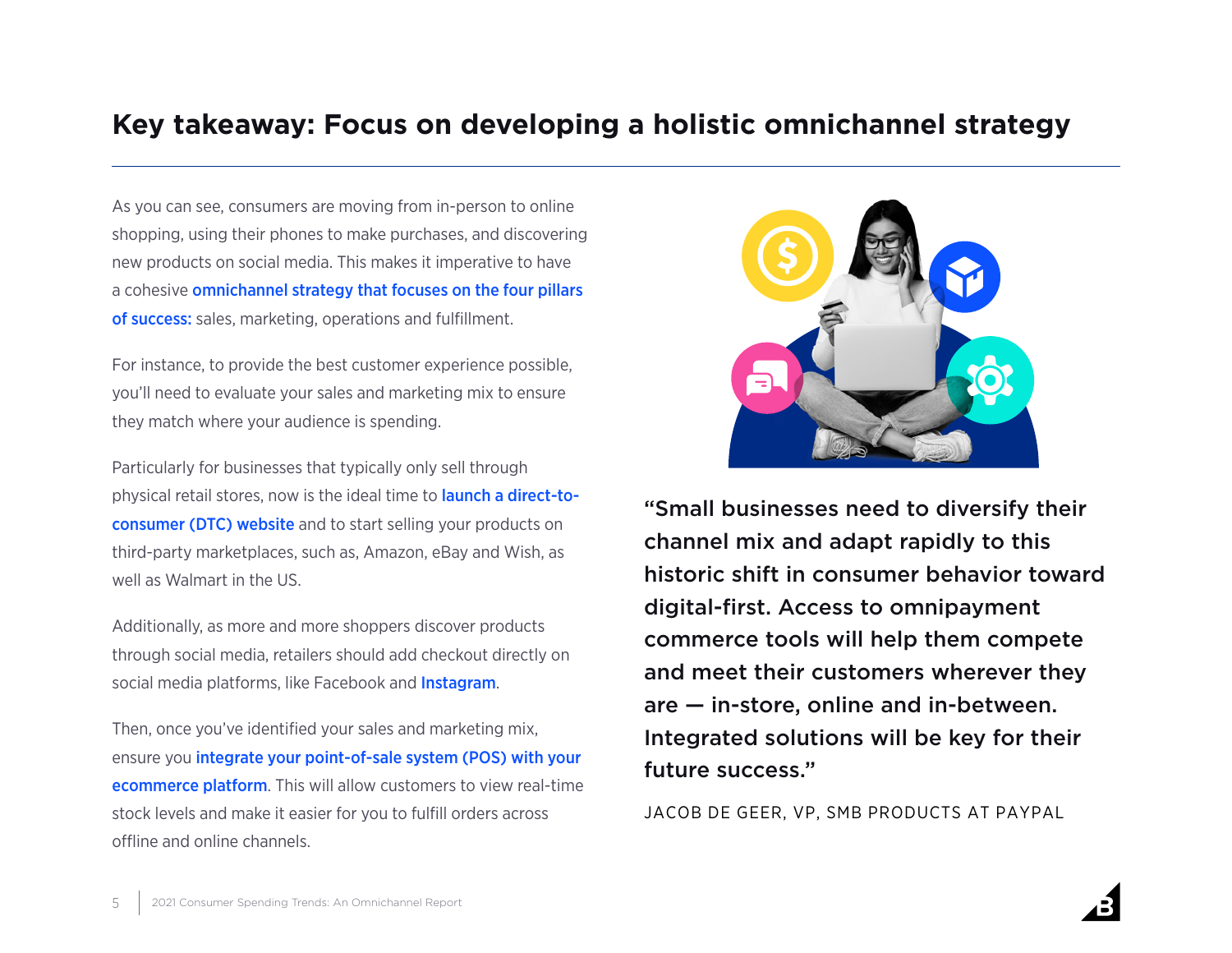# **How do consumers feel about shopping online versus in-person?**

Even though the majority of consumers surveyed have made an online purchase (95.2%) since March 2020 (widely recognized as the beginning of the pandemic), how do they actually feel about their shopping experiences online versus in-person?

Notably, a slight majority across all regions prefer in-person shopping.

When asked what retailers can do to encourage shopping, one theme that emerged was "easy pickup or delivery options." Respondents commented:

- "Have lower or free shipping costs or local pick up if possible."
- "Free shipping or option to pick up conveniently."
- "Easy to see selection online. Easy pick up options."
- "Local pick up."



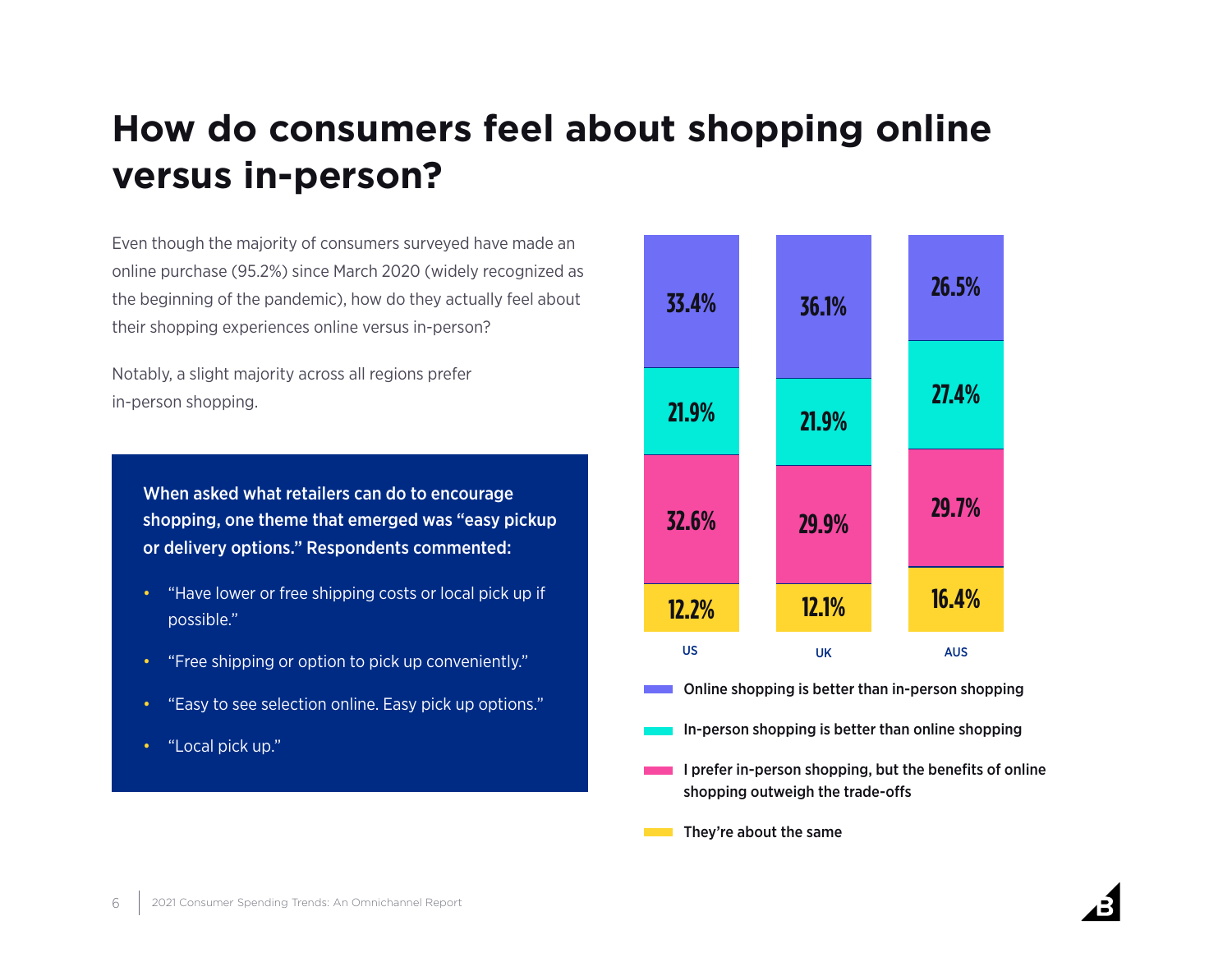### **Key takeaway: Use BOPIS to connect online and in-person shopping experiences**

Research shows that one of the top three **reasons customers** [choose to shop in-store](https://www.raydiant.com/blog/state-of-consumer-behavior-2021/) is the immediacy of receiving their order instead of waiting for delivery. Which makes sense considering many respondents indicated they want fast delivery or local pickup options.

So to connect in-person and online experiences, retailers should offer buy online, pick up in-store (BOPIS) — also called click and collect — for order fulfillment. When coupled with curbside pickup, BOPIS provides a safe way to shop by minimizing or eliminating customers' time spent in store.

As a preferred way to buy, BOPIS usage has increased **183%** (from 1.8% to 5.1%) since March 2020. And it's particularly grown across the US at a **373%** increase (from 1.5% to 7.1%).



However, despite the rise in popularity in the US, **data from [Statista](https://www.statista.com/study/80926/omnichannel-retail-in-the-united-states/)** shows that US retailers have been slowest to adopt among Western Markets. On the other hand, the UK leads the way in offering BOPIS.

Some of this hesitation could be attributed to retailers fearing that BOPIS popularity might decline once COVID-19 restrictions are lifted.

Similar to the point we made earlier, to make BOPIS work, you need to connect back-office systems, particularly inventory management, with front-end systems, like your ecommerce platform and POS system. Once they do, you can easily optimize BOPIS for customers.

#### [Several reasons](https://www.bigcommerce.com/articles/offline-to-online/bopis/) consumers will continue to buy items online and pick them up in-store:

- They can see, touch and interact with the products before taking them home
- If they're not happy, they can return the items right away
- BOPIS allows shoppers to counteract shipping fees and thresholds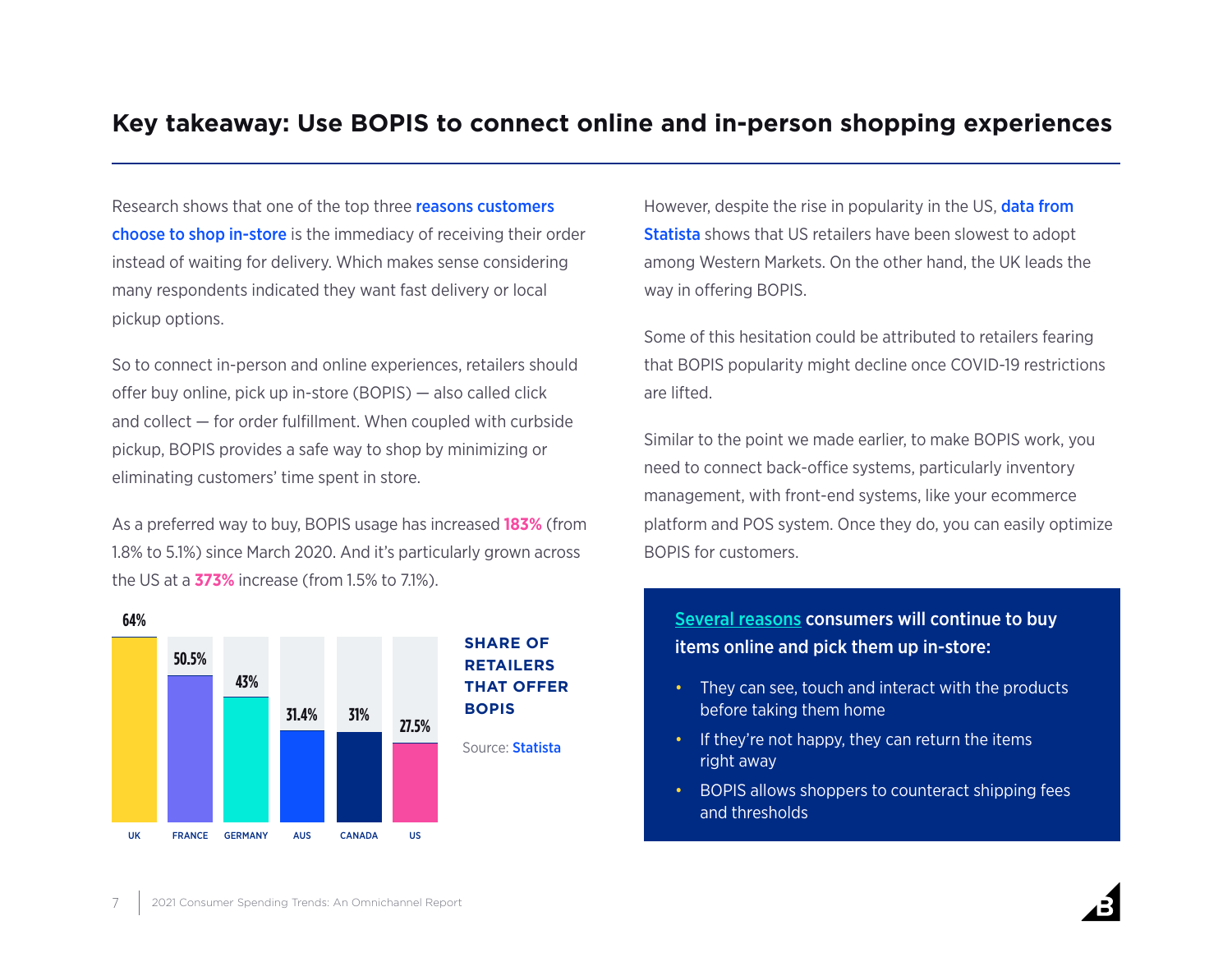# **How are consumers paying for their purchases?**

Since March 2020, consumers have increasingly used digital wallets for both online and in-store purchases.

### **Preferred online payment method: Digital Wallet**



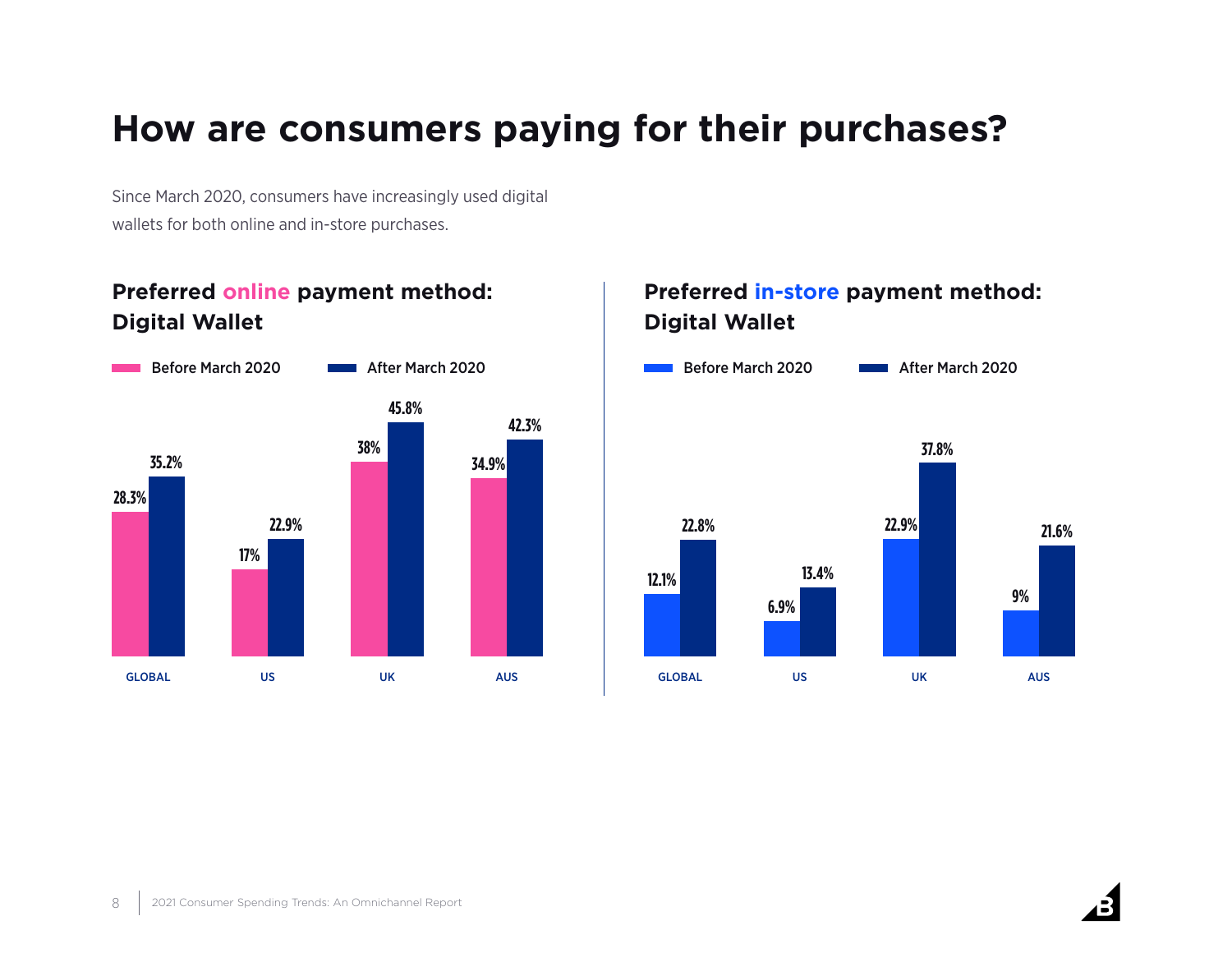#### **Key takeaway: Give customers the option to pay with digital wallets online and in-store**

As digital wallet usage expands in popularity for both online and in-person shopping, they're no longer a nice-to-have option; they're a must have. This is especially true for retailers that sell online internationally in AUS and the UK.

As far as which payment services to offer, PayPal is by far one of the most used in the US and UK, **[according to Statista data](https://www.statista.com/forecasts/997132/online-payments-by-brand-in-the-us)**. Additionally, [BigCommerce's 2021 State of Ecommerce Report](https://www.bigcommerce.com.au/dm/2021-state-of-ecommerce-cdl-report/)  [ANZ](https://www.bigcommerce.com.au/dm/2021-state-of-ecommerce-cdl-report/) found that for AUS and NZ, PayPal is one of the most popular online payment methods.

One of the reasons PayPal is popular with consumers is that they may associate PayPal with trust and security. In fact, in the US, PayPal is one of the most trusted brands across all payment providers.<sup>1</sup> As one respondent stated,

"I like to use PayPal and trust them, especially if there's a problem with my purchase. I have recently wished several businesses allowed PayPal, especially when it makes me feel safe."

However, to make the right choice, retailers should evaluate the breadth of payment options included in a single digital wallet. For instance, can you offer buy now, pay later (BNPL) or local payment methods? Additionally, can your systems, such as your ecommerce platform, integrate with your digital wallet solution?

Once you have a digital wallet, the next step is to let shoppers know their payment options prior to checkout. Respondents commented:

- "Make it available both online and in-store as some places usually only have one or the other, advertise payment options, send promotional emails and reminders."
- "Make payment options clear before (the) checkout process."
- "Educate people in the process so it's not intimidating at the register."
- "Make these services available and also promote them more to customers."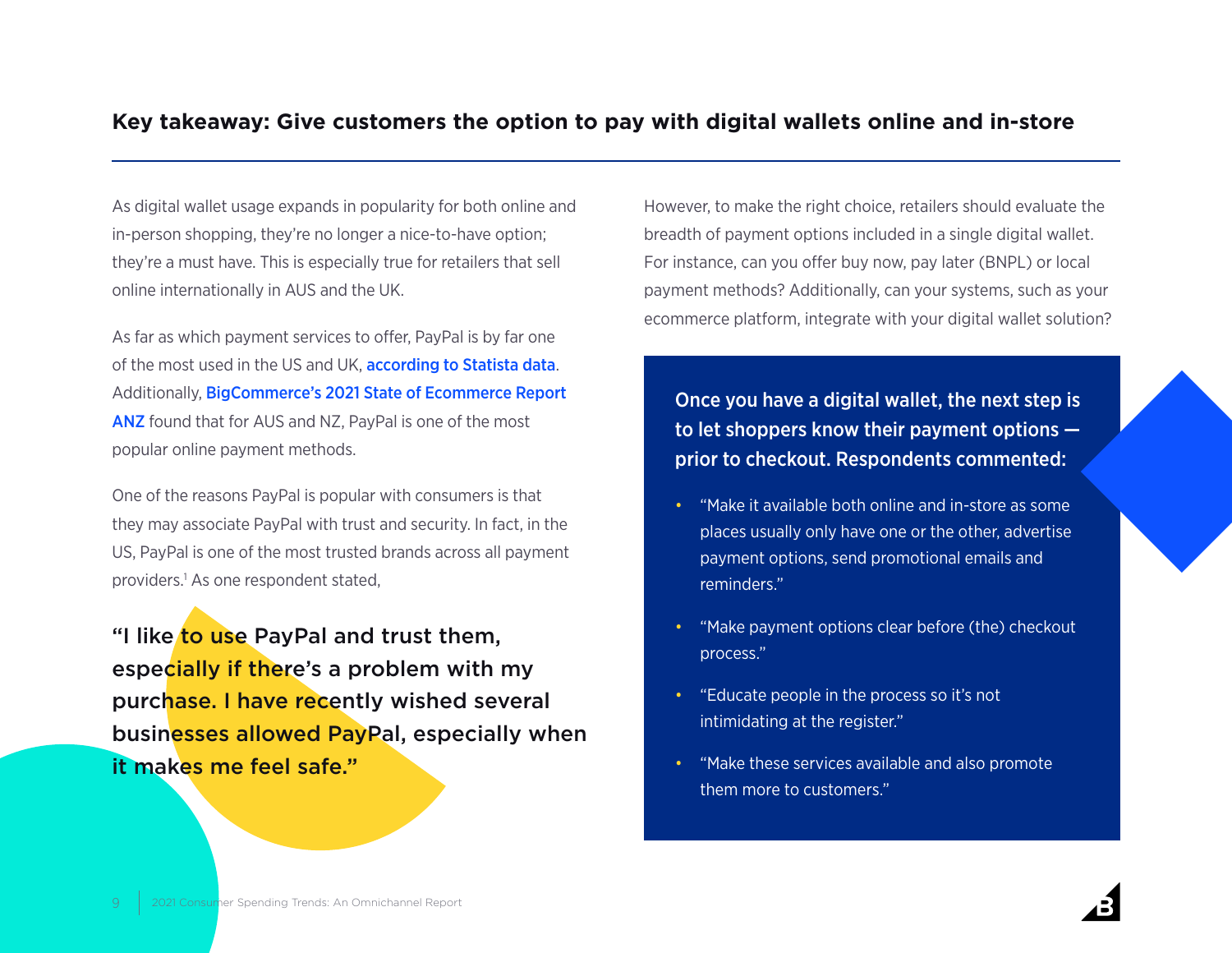It's especially important to promote digital wallets instore because they encourage contactless checkout. For instance, you can take advantage of POS systems, like PayPal Zettle (US, UK only), that lets you accept PayPal and Venmo (US only) in-store as well as other digital wallets like Apple Pay, Google Pay, and Samsung Pay. Plus, it integrates with ecommerce platforms like BigCommerce to help you synchronize and manage your inventory.

This integration connects front-end systems with backend systems so that customers can pay how they like while you accurately track inventory.

Additionally, as part of the promotion process, retailers should provide more education about the security of digital wallets. For instance, one respondent stated it was important that, *"the methods are safe and secure to use and that my information will be protected."* 

"Different consumers gravitate towards different payment methods, which is why it's so important for merchants to offer several options at checkout. For instance, merchants with a high average order value – generally \$70 or more – should consider

offering buy now, pay later solutions. For most retailers, the one essential payment solution to offer is PayPal as it makes many different payment methods available through a single wallet. Consumers love that level of flexibility, along with PayPal's built-in benefits of faster checkout, financial information security, and protection."

BRENT BELLM, CEO, BIGCOMMERCE



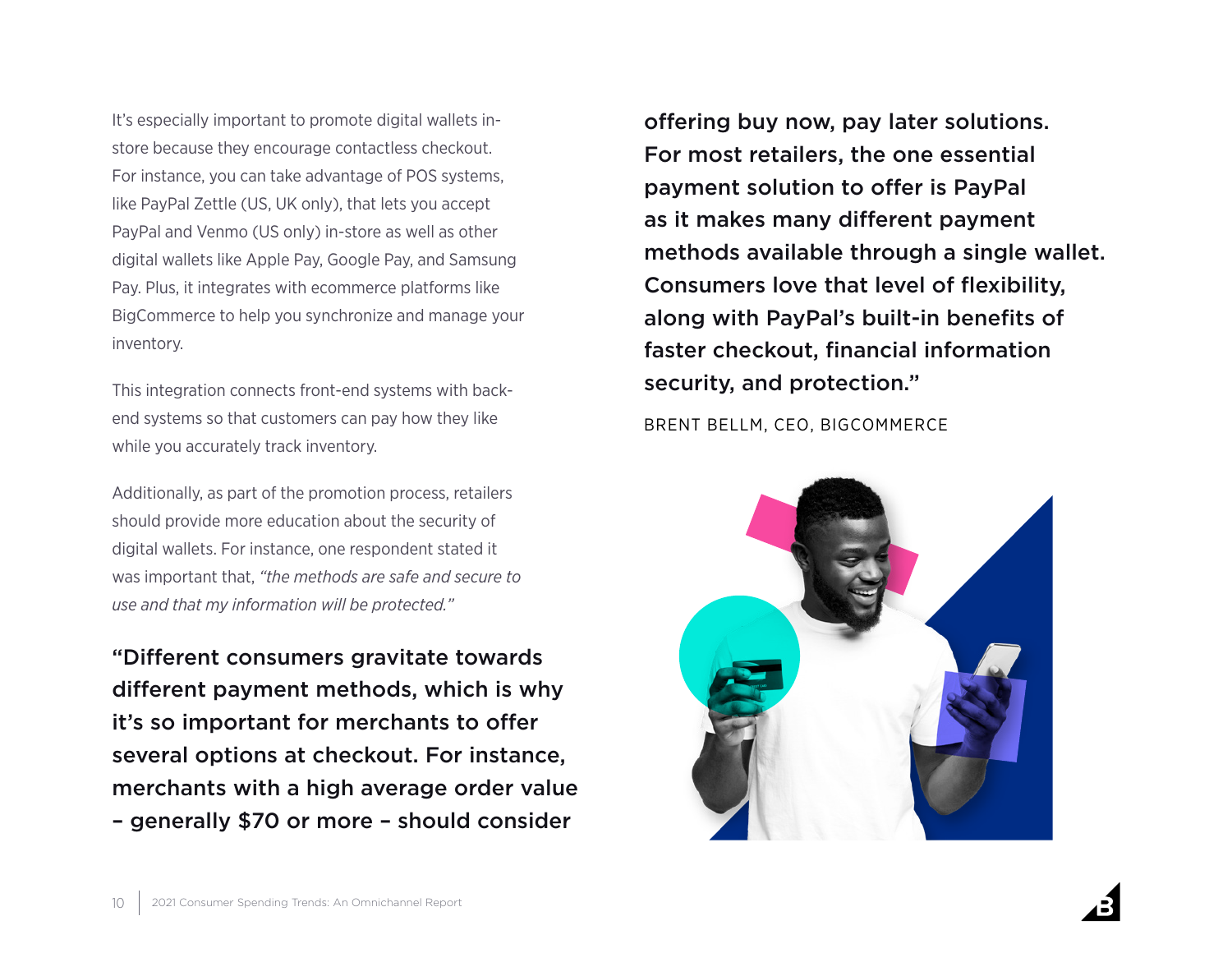# **Are shoppers using Buy Now Pay Later (BNPL) solutions?**



BigCommerce data from 2020 shows that mid-market merchants are adopting BNPL solutions for their ecommerce stores:



However, order volume remains low, about 1% of overall orders in the US and the UK and 11% in AUS.

Interestingly, when it comes to using BNPL options, consumers seem to fall into two main groups: power users and slow adopters. When asked how often they've used a BNPL solution within the past three months:

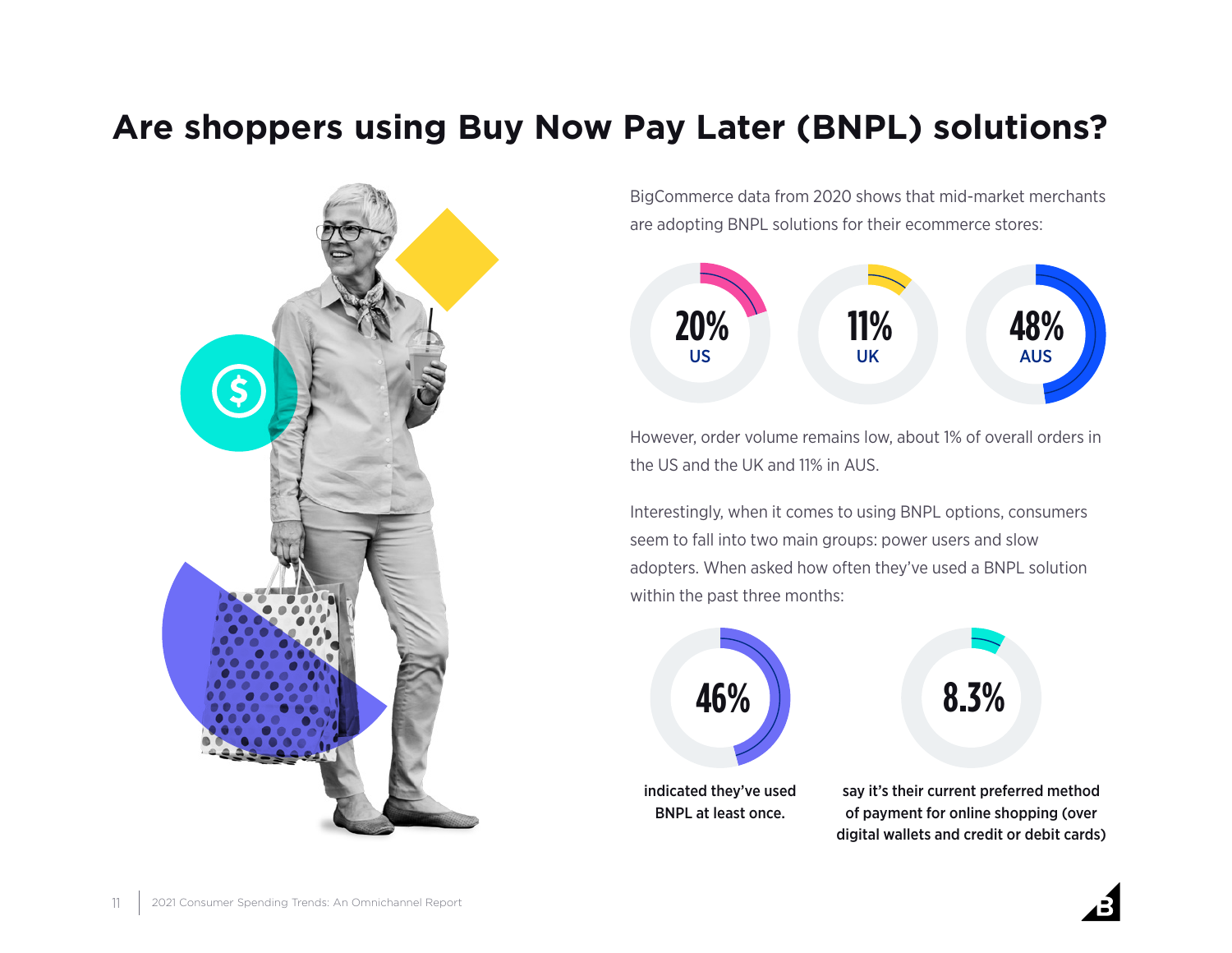#### **How often have you used a BNPL solution? Why have you not used BNPL?**

#### **5 OR MORE TIMES IN THE PAST THREE MONTHS**



#### **10 OR MORE TIMES IN THE PAST THREE MONTHS**



Still, **54%** of global respondents have not used BNPL. And that number is even higher in the US (**60.6%**).



Additionally, some respondents commented that they would only be interested in using BNPL for larger purchases:

- "Buy now pay later would only be beneficial for me if I had a large enough purchase."
- "If I'm buying a relatively expensive item (or they are selling a relatively expensive item) then it should be advertised as having the payment option."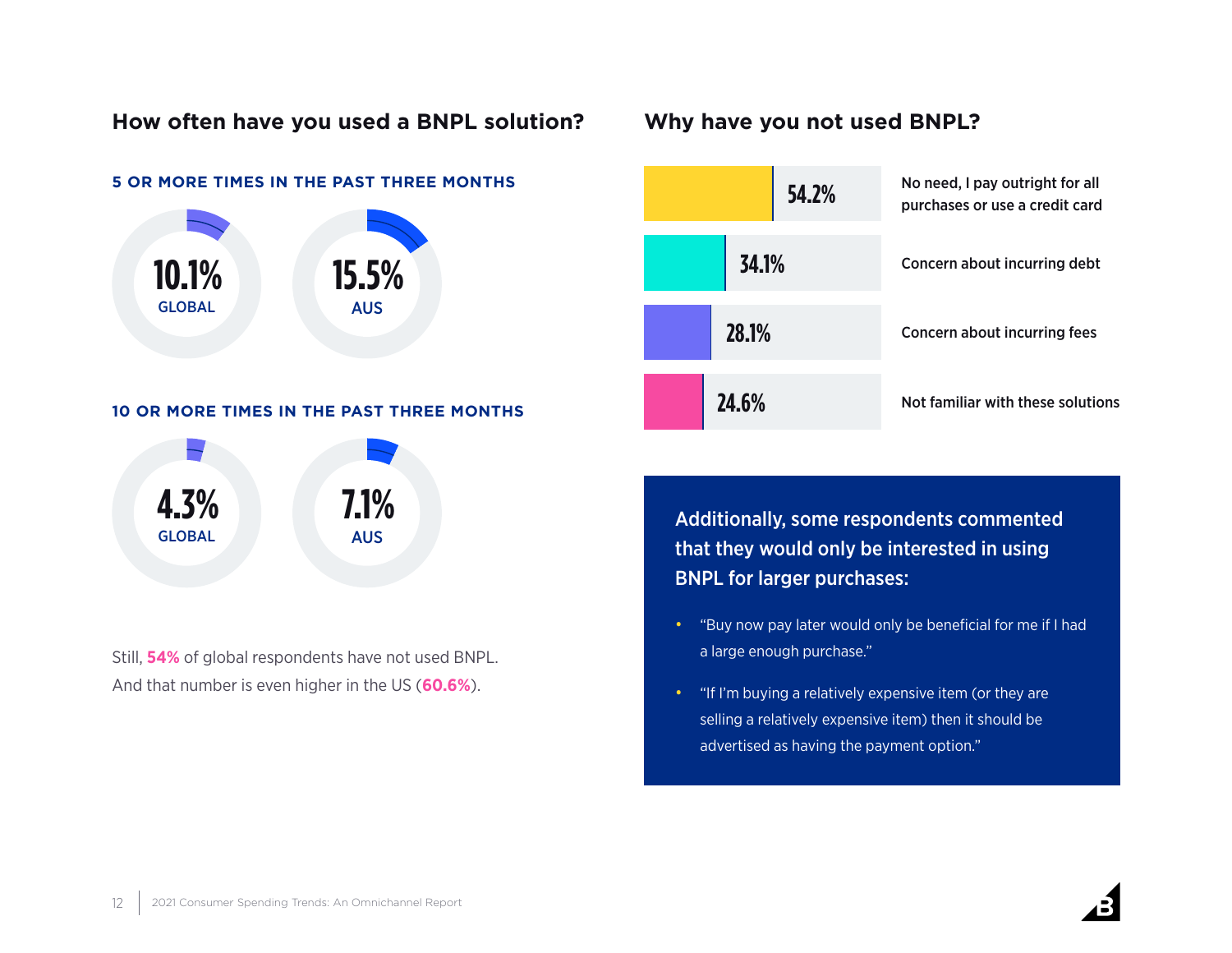#### **Key Takeaway: Educate customers earlier in their journey on how to use BNPL solutions**

One of the main benefits of BNPL for retailers is that it has the potential to drive higher average order value (AOV) for single or multiple items. Consumers also increasingly view BNPL as a flexible payment option that can help reduce friction during the online shopping experience.



of UK consumers are more likely to make a purchase at a retailer offering interestfree payment options.2

For consumers, **[BNPL offers many benefits](https://www.fool.com/the-ascent/research/buy-now-pay-later-statistics/)**, such as:

- The ability to have flexible payments without the need for a credit card
- A solution for avoiding credit card interest rates
- To make purchases that fall outside of their current budget

"While we have seen robust repeat usage of our PayPal Pay Later products across all demographics, younger customers, already accustomed to shopping online, are gravitating to pay later services now more than ever. Millennials and Gen Z are already used to a subscription model lifestyle. They're used to receiving a product or service and having a specific monthly cost. Pay Later financing options represent the lifestyle our customers are already living."

GREG LISIEWSKI, VP OF GLOBAL PAY LATER PRODUCTS, PAYPAL

To turn the slow adopters into power users, retailers need to provide more education on how BNPL solutions work, and include this messaging in multiple places, such as the homepage, product description page, cart page and checkout page.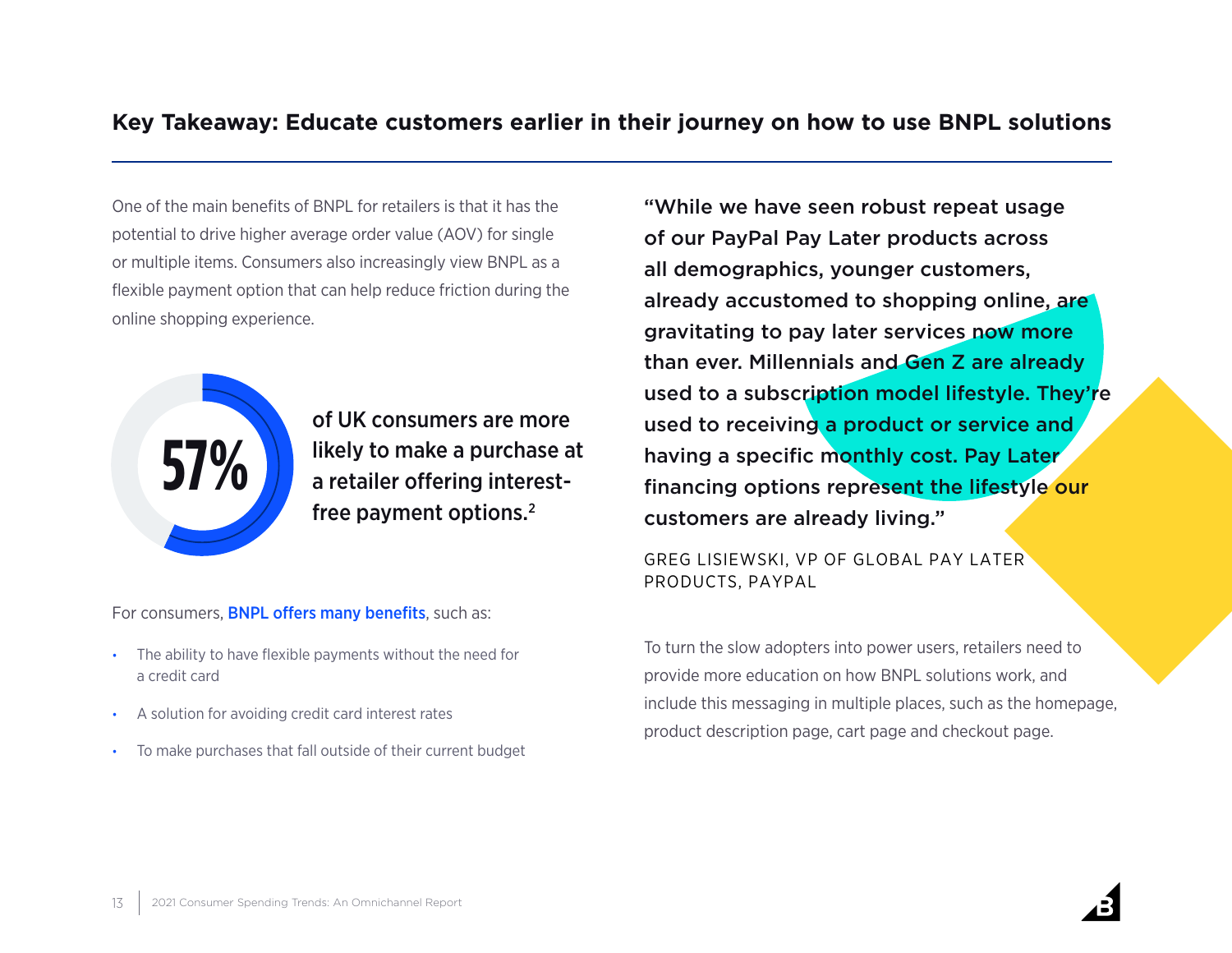Upstream messaging can help increase conversion and drive long-term customer loyalty.



of BNPL users have been prompted to use BNPL by a message early in the shopping experience.<sup>3</sup>

For those who are wary of fees, make sure you're upfront about how the process works if they miss a payment. Consumers appreciate transparency, and this can build trust with those who are interested but haven't yet used BNPL.

Some respondents also mentioned that they prefer to use credit cards to accumulate reward points. Depending on which provider you use, this doesn't have to be a blocker. To illustrate, PayPal Pay Later payments can be automatically deducted from the consumer's credit card (US only).

Furthermore, respondents also stated that discounts, free shipping or some kind of reward could encourage adoption. Perhaps most importantly, retailers should educate consumers about the lack of interest rates.

For example, **[PayPal Pay Later](https://www.paypal.com/business/buy-now-pay-later)** has interest-free options for consumers who make their payments on time.

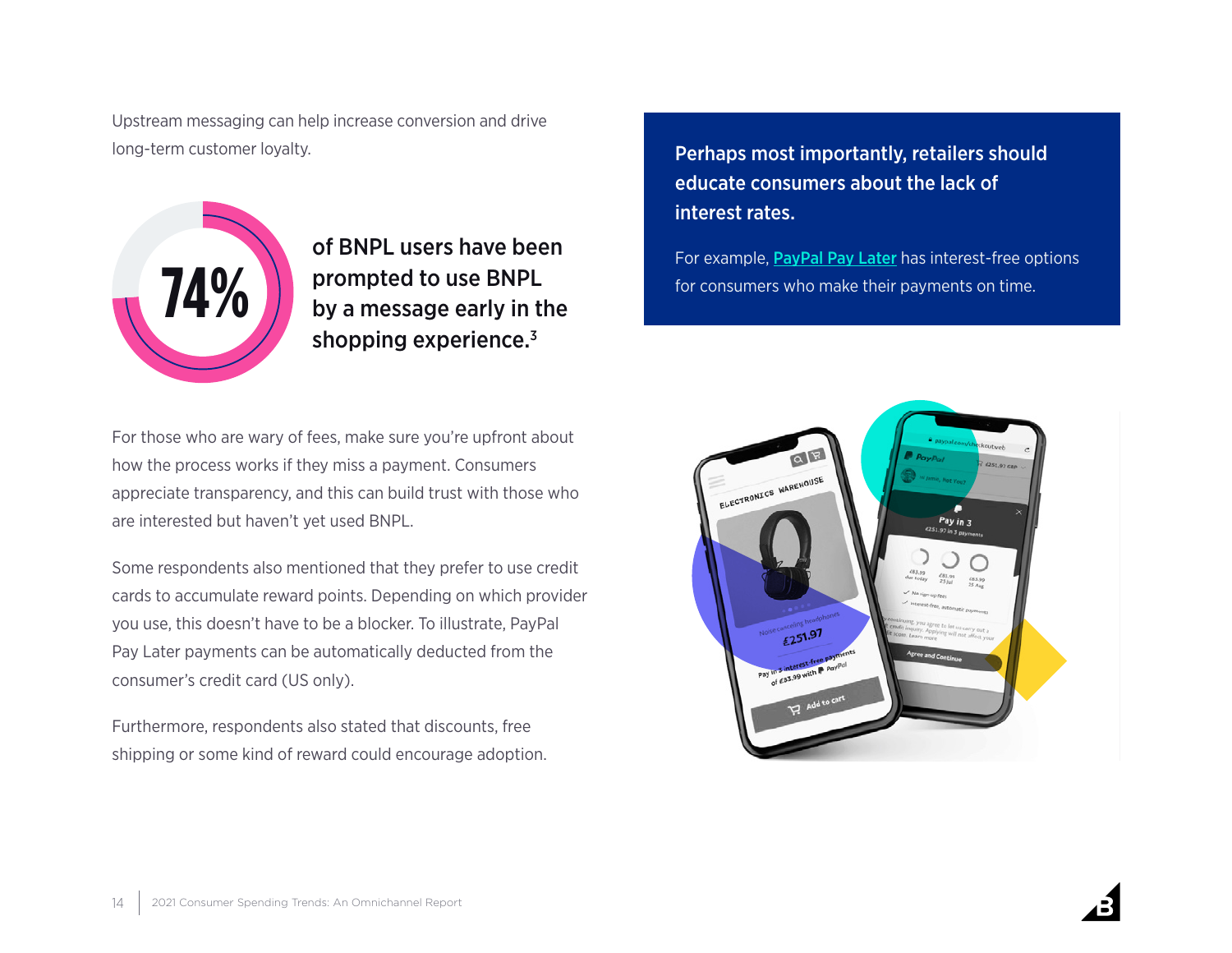# **Conclusion**

The pandemic has massively changed the way consumers around the globe shop, including driving them online and accelerating digital wallet usage. For retailers, this shift has created opportunities for innovation: new channels, like DTC ecommerce, fulfillment strategies, like BOPIS, and payment solutions, like BNPL.

With ecommerce on an upward trajectory and continuing to grow, consumer trends and shopping habits are constantly evolving. Will consumers continue with the same behaviors and preferences they've picked up since March 2020?

While consumer spending trends may change, the key to success is to remain agile and adaptable. And savvy retailers know that they can't overinvest in a single channel; they need an omnichannel approach.

However, in order to succeed with an omnichannel strategy, retailers need a fully integrated tech stack, from your ecommerce platform to your payment service providers to your inventory management, and more.

Because once you have a unified system, you can easily meet customers wherever they are — social media, mobile, marketplaces,  $etc. -$  and provide them with the convenient options they need to convert from visitors to customers.



# **Take advantage of the power of BigCommerce, PayPal + PayPal Zettle**

BigCommerce's built-in integrations with PayPal and PayPal Zettle helps make selling easy. Improve stock control, streamline reporting and finances, and help increase sales in-store, online and through marketplaces.

**[GET STARTED TODAY](https://www.bigcommerce.com/dm/paypal-zettle-demo)**